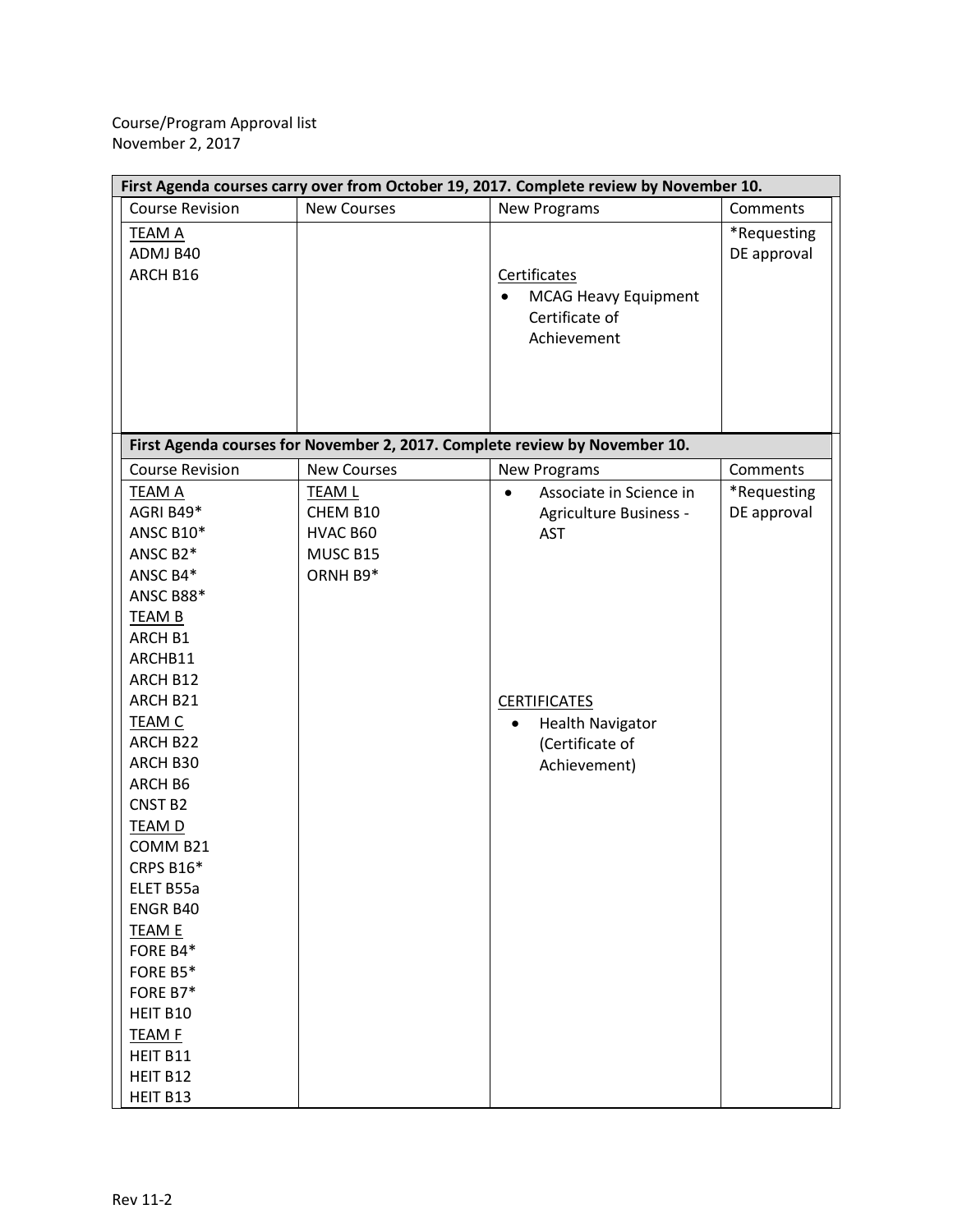| HEIT B15                                    |                    |                                      | *Requesting |  |  |
|---------------------------------------------|--------------------|--------------------------------------|-------------|--|--|
| <b>TEAM G</b>                               |                    |                                      | DE approval |  |  |
| HEITB60                                     |                    |                                      |             |  |  |
| INDR B12                                    |                    |                                      |             |  |  |
| <b>INDR B50</b>                             |                    |                                      |             |  |  |
| <b>INDR B52</b>                             |                    |                                      |             |  |  |
| <b>TEAM H</b>                               |                    |                                      |             |  |  |
| INDT B10*                                   |                    |                                      |             |  |  |
| MATH B1A                                    |                    |                                      |             |  |  |
| MATH B1B                                    |                    |                                      |             |  |  |
| MFGT B2                                     |                    |                                      |             |  |  |
| <b>TEAM I</b>                               |                    |                                      |             |  |  |
| MFGT B3                                     |                    |                                      |             |  |  |
| ORNH B7*                                    |                    |                                      |             |  |  |
| PHYS B2A*                                   |                    |                                      |             |  |  |
| PHYS B4A                                    |                    |                                      |             |  |  |
| <b>TEAM J</b>                               |                    |                                      |             |  |  |
| RADT B1B                                    |                    |                                      |             |  |  |
| RADT <sub>2C</sub>                          |                    |                                      |             |  |  |
| RADT B30                                    |                    |                                      |             |  |  |
| <b>RADT B5</b>                              |                    |                                      |             |  |  |
| <b>TEAM K</b>                               |                    |                                      |             |  |  |
| WOOD B1                                     |                    |                                      |             |  |  |
| WOOD B5                                     |                    |                                      |             |  |  |
| WOOD B50                                    |                    |                                      |             |  |  |
|                                             |                    |                                      |             |  |  |
|                                             |                    |                                      |             |  |  |
|                                             |                    |                                      |             |  |  |
|                                             |                    |                                      |             |  |  |
|                                             |                    |                                      |             |  |  |
|                                             |                    |                                      |             |  |  |
|                                             |                    |                                      |             |  |  |
| Second Agenda courses for November 2, 2017. |                    |                                      |             |  |  |
| <b>Course Revision</b>                      | <b>New Courses</b> | New Programs                         | Comments    |  |  |
| <b>APPR B60-1</b>                           | MUSC B11           | Degrees                              | *Requesting |  |  |
| <b>APPR B60-2</b>                           | MUSC B8            | Associate of Science in<br>$\bullet$ | DE approval |  |  |
| <b>APPR B60-3</b>                           | PHIL B19*          | <b>Industrial Automation</b>         |             |  |  |
| <b>APPR B60-4</b>                           | HVAC B50           |                                      |             |  |  |
| <b>APPR B60-5</b>                           | HVAC B52           |                                      |             |  |  |
| <b>APPR B60-6</b>                           | HVAC B54           |                                      |             |  |  |
| <b>APPR B60-7</b>                           | HVAC B55           |                                      |             |  |  |
| <b>APPR B60-8</b>                           | MFGT B50           |                                      |             |  |  |
| <b>APPR B60-9</b>                           | MFGT B51           |                                      |             |  |  |
| APPR B60-10                                 | MFGT B52           |                                      |             |  |  |